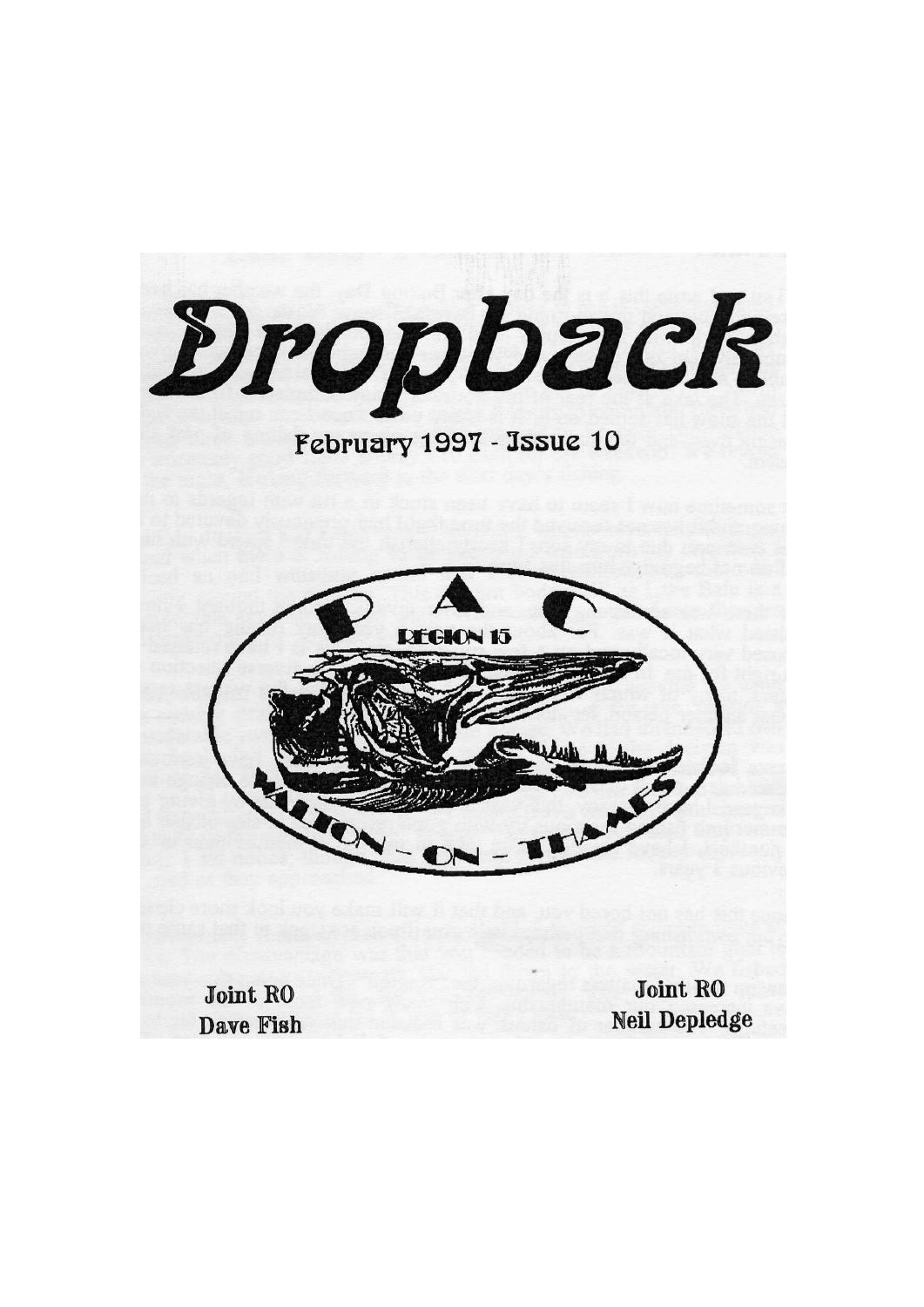# *RO's lines*

As I sit and write this it is the day after Boxing Day, the weather has been extremely cold and this morning we have had snow. Yesterday I was over Bushey Park with my family and all the ponds were frozen over completely. On our drive home we came through Hampton and Lower Sunbury and I noticed that even the Thames backwaters were partially frozen. The lake at the rear of my house is today completely frozen over and the snow has settled on it. It is many years since I can recall the never freezing over, and this has set me thinking about my fishing of past and present.

For sometime now I seem to have been stuck in a rut with regards to my fishing and it has not received the time that I had previously devoted to it. This is in part due to my son, I dearly cherish the time I spend with him and do not begrudge him this time.

But there was something else, and after giving it some thought I have realised what it was. For about the past 5 years my fishing has been focused very locally and on a few small waters. This is I have realised is not right for me. In the past I fished far and wide on a diverse selection of waters, many of which were huge and you could fish the winters rarely seeing another person, let alone a pike angler.

I have looked back over my catch records and these have seriously suffered as a result of this restricted fishing and I propose to change this next year. I have, already, this year improved my catch rate by giving the summer lure fishing a serious try with good results, not in size offish but in numbers. I have caught more pike in the last 6 months than in the previous 3 years.

I hope that this has not bored you and that it will make you look more closely at your own fishing and perhaps help you if you are stuck in that same rut.

Now on to other matters regarding the "Region". Once again this year we have increased our membership with many new faces at the monthly meetings. The number of fish-ins was reduced this year and so far have been fairly well attended, with some nice fish being caught also. The venue for the meetings appears to be secure for the foreseeable future, and we have a number of things planned for the meetings in the New Year but we are always open to suggestions.

That is all from me, all that is left is to wish you all a Happy and Prosperous New year and may old Esox keep pulling your string.

Tight Lines - Dave Fish

# **Lake Bala - a tale of two winds**

It had been some weeks since Dave had phoned to see if I was interested in a trip to fish Lake Bala in North Wales, but the time passed quickly and on the Friday evening twelve of us met at Dave's house. Four cars were to be taken, driven by Dave, Chris, Neil and Steve. The mountain of gear was soon stowed away and we set off in convoy for North Wales, a journey that was to take nearly 5 hours to complete. Dave had booked three 4-berth caravans, which proved to be both comfortable and extremely good value at only £10 each for the weekend. We retired for the night, looking forward to the next day's fishing.

Saturday dawned and I was woken by Dave, who is never one to linger in bed when there is fishing to be had. As I rose from my slumbers I noticed an odd whistling sound that I soon realised was the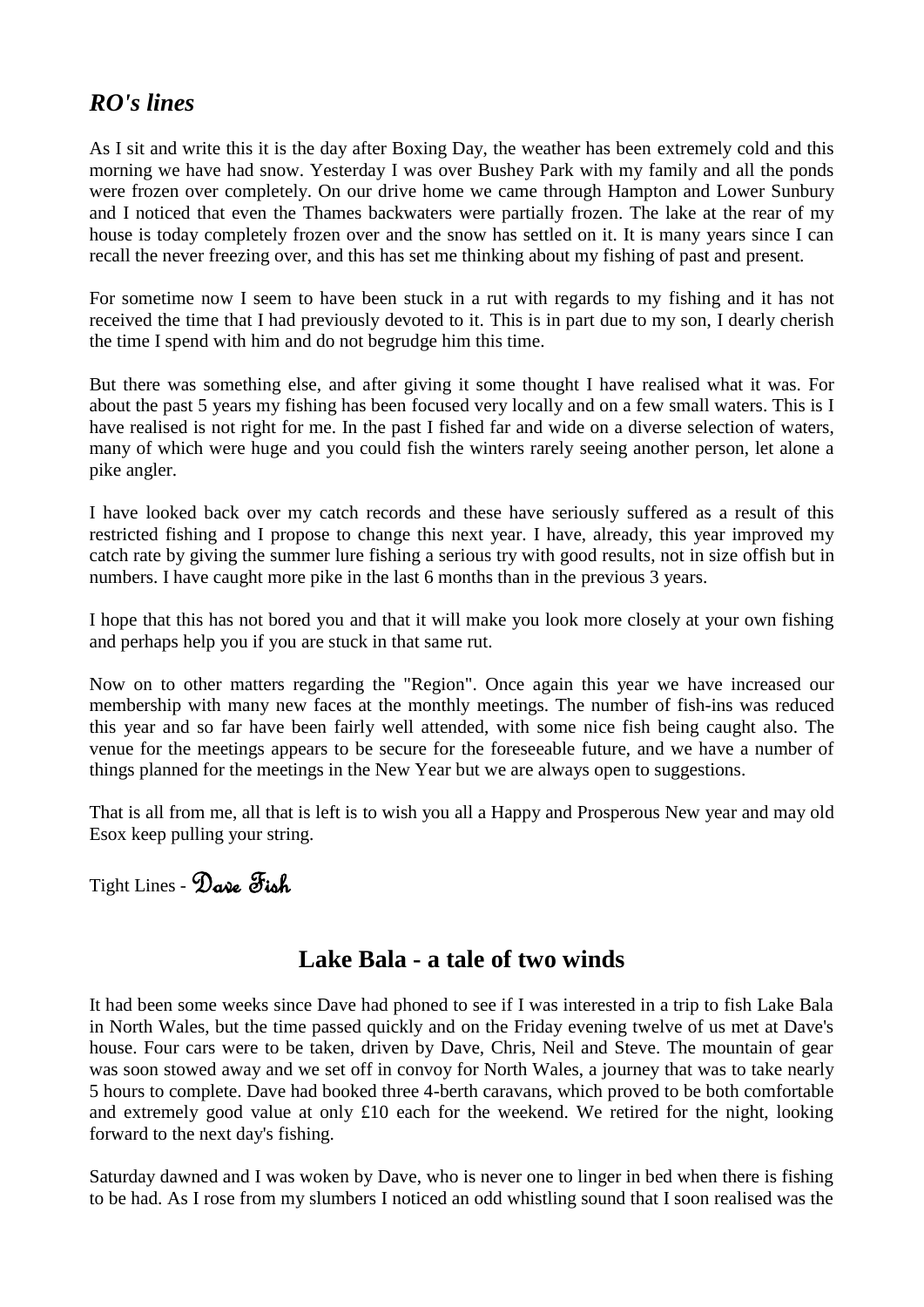wind swirling around the caravan. This did not bode well, as Lake Bala is a considerable expanse of open water. After coffee, we piled into the cars and made our way down to the lake.

Dawn was just breaking and in the half light we could see that the wind was coming straight at us down the whole length of the lake, causing a considerable swell and a mass of white horses. We had intended to fish from boats, but after a democratic vote of 11 to 1, the decision was taken to fish from the bank. The aim now was to find a sheltered area that would comfortably accommodate 24 rods. We drove round the lake and stopped at several access points where Dave, Ian and John charged off to look for suitable swims, at least that's what they said they were doing. I did notice, though, that the sheep by the lake looked decidedly worried as they approached.

We eventually found an area of rocky beach that could accommodate all of us. The disadvantage was that you needed to be a mountain goat to negotiate the steep rocky path that led down to the water. We fished there for the rest of the day without success. The only pike taken weighed about 1lb and fell to one of Jeff's lures.

We returned to the caravans about 6 o'clock and Dave set about cooking enough chilli to feed us all, no mean feat considering caravans do not have me largest of cookers. The meal was excellent and much appreciated and after the plates etc were washed, we sat around making lewd comments about the contestants on 'Blind date'. It was at this point that Chris appeared from the kitchen area, having dried the plates. There was no room for him to sit down so he stood by Dave's shoulder and dropped what sounded like a rather innocuous fart. The smell, however, was pungent (an understatement if ever I heard one) and as it pervaded the entire caravan, there were groans from every comer of 'Oh God' and 'Get the window open". Ian clasped his jacket to his nose and looked as if he was about to pass out. Not content with the mayhem he had caused, Chris went for a repeat performance, at this point I vacated the 'van and listened to the ensuing groans from outside.

The rest of the evening was spent in a local hostelry, downing a few pints, which was very enjoyable apart from the fact that the place was full of Welshmen. Bill and I got the distinct impression that when we went to the bar, some of the locals were less than pleased at our presence. We returned to the caravans at closing time and after coffee soon retired for the night, knowing full well that with Dave in our caravan that we would be up and about before dawn.

Sunday came and no whistling sound. On reaching the lake we found a good ripple but no white horses. Everyone was keen to get out in the boats but the equipment provided left a lot to be desired. Most of the oars had no collars and consequently were a poor fit in the rowlocks. Also there were no anchors or mud weights and no balers. Nevertheless the rods and gear were put aboard and the boats cast off.

Those with fish finders soon discovered that the lake was indeed very deep, in some places going down to over 100 ft and that in the main the fish were close to the bottom. I was sharing a boat with Neil and Paul but despite our best efforts with both lures and dead baits we failed to get a take between us. Around lunchtime we pulled into the shore and beached the boat. Steve and Jeff joined us and we proceeded to fry up sausages and bacon for lunch. We each put out two baits to continue fishing whilst we ate.

After about fifteen minutes my left hand indicator dropped off and line started to slowly pay out. Both Steve and I stood there looking at it in disbelief, neither of us daring to hope that a fish could be responsible. I picked up the rod and hit the fish which succumbed after a spirited fight. It weighed about 8lbs and proved to be the only pike caught mat day. The accolade for the best catch of the weekend must go jointly to Jeff and Steve. On their way back across the lake they managed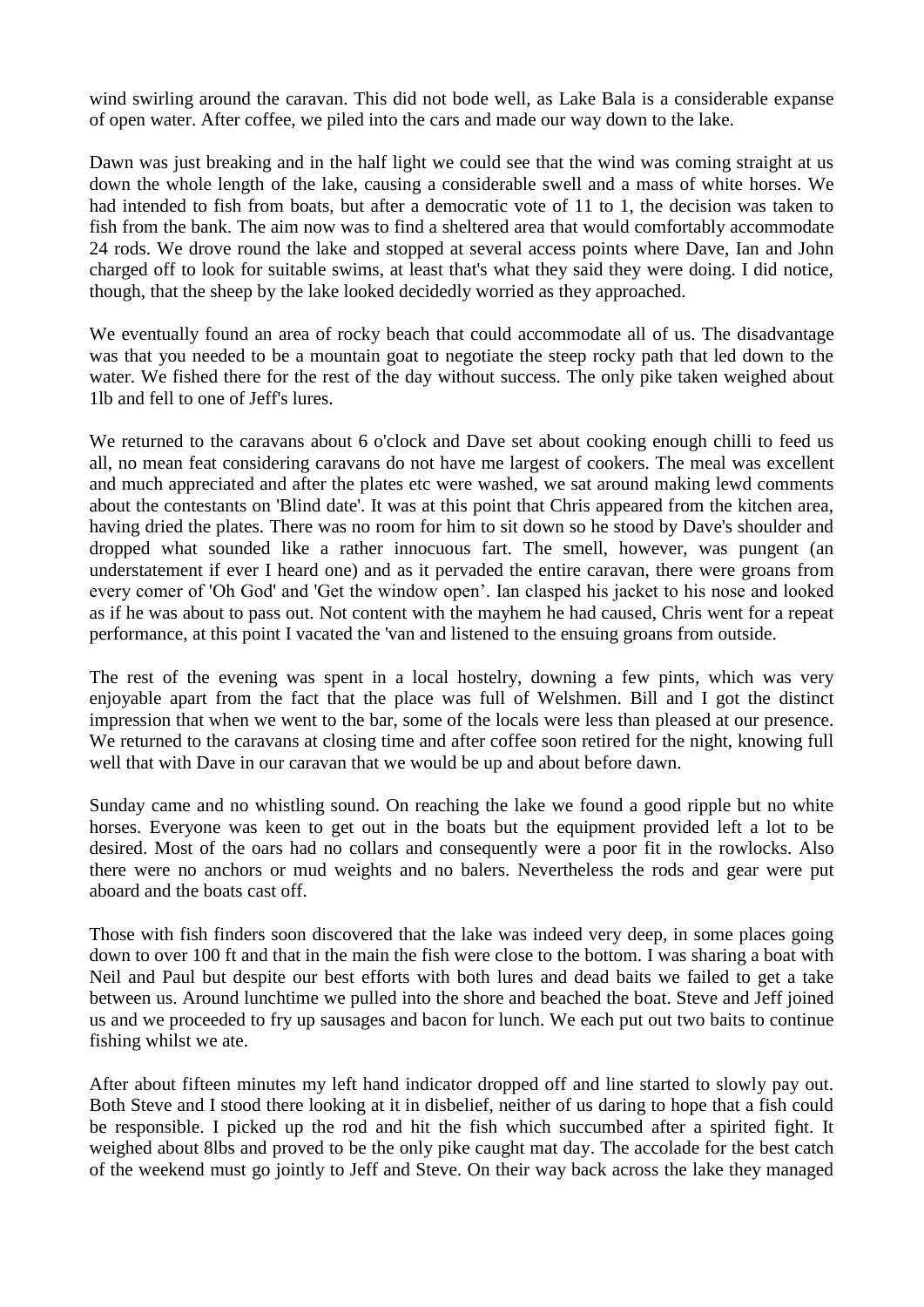to hook a sailboard which, after a lengthy fight, snapped the line before it could be brought to the net.

Overall, the weekend was a great success with everyone appearing to enjoy themselves, the only thing missing were the pike.

#### Footnote:

A special mention must be made of Jeff and Steve's navigational abilities.

On the Friday night they zoomed past Dave and Nell's cars at about 90 mph to miss the turning onto the M56. Then, on the way back to London they took the wrong turn off the M5 and ended up driving back to London down the Ml.

*Ron Parker*

# **Messin' about on the river**

In June of this year Paul Smith and I purchased a small dinghy, by small I mean seven foot and it fits in the rear of my Carlton estate car (admittedly you have to tie the tailgate down). The boat cost us £50 and it came with two oars and two seats (planks of wood). The only other items we had to buy were collars for the oars and rowlocks. We intended to use a mud weight for the anchor and only one at that.

Our first trip out was an evening sortie to Chertsey weir, we did not row the boat as the oar collars were still on order; instead we paddled using the war canoe technique. The boat was licensed as we had previously purchased an unpowered license at a cost of £15.50 for the year (January 1st to December 31st).



The boat was launched by carrying it down to the river and throwing it in. We then paddled up to the weir pool. We anchored easily in the slight flow and fished lures cast towards the weir sill. Pike were caught almost immediately; Paul had a fish on before I had even had my first cast. We had planned to hand land all fish due to the lack of room in the boat for even my cut down fast net, and also the net tends to get caught in the flow in the weir pool and make its use difficult.

It was at this point that we encountered the first of a few problems. Firstly the pike, no matter how big or small managed to pull the boat around in circles; this was due to the fact that we only used one mud weight. This caused the anchor rope to twist and tangle when it was retrieved; it also caused the rope to come untwined. Secondly when I lent out to hand land the fish the boat tipped over, somewhat alarmingly.

Both these problems were subsequently overcome, the first by using two mud weights, the second (almost immediately) by the person playing the fish sliding across to the other side of the boat to balance the weight of the other who was landing the fish. I then adopted my role as ghillie, as Paul hooked fish after fish. As each fish was landed we became more organised, all the fish were unhooked at the side of the boat and then held until they recovered and swam off. This was most important as all the fish fought very hard and if immediately released would have been swept away in the flow, possibly to die.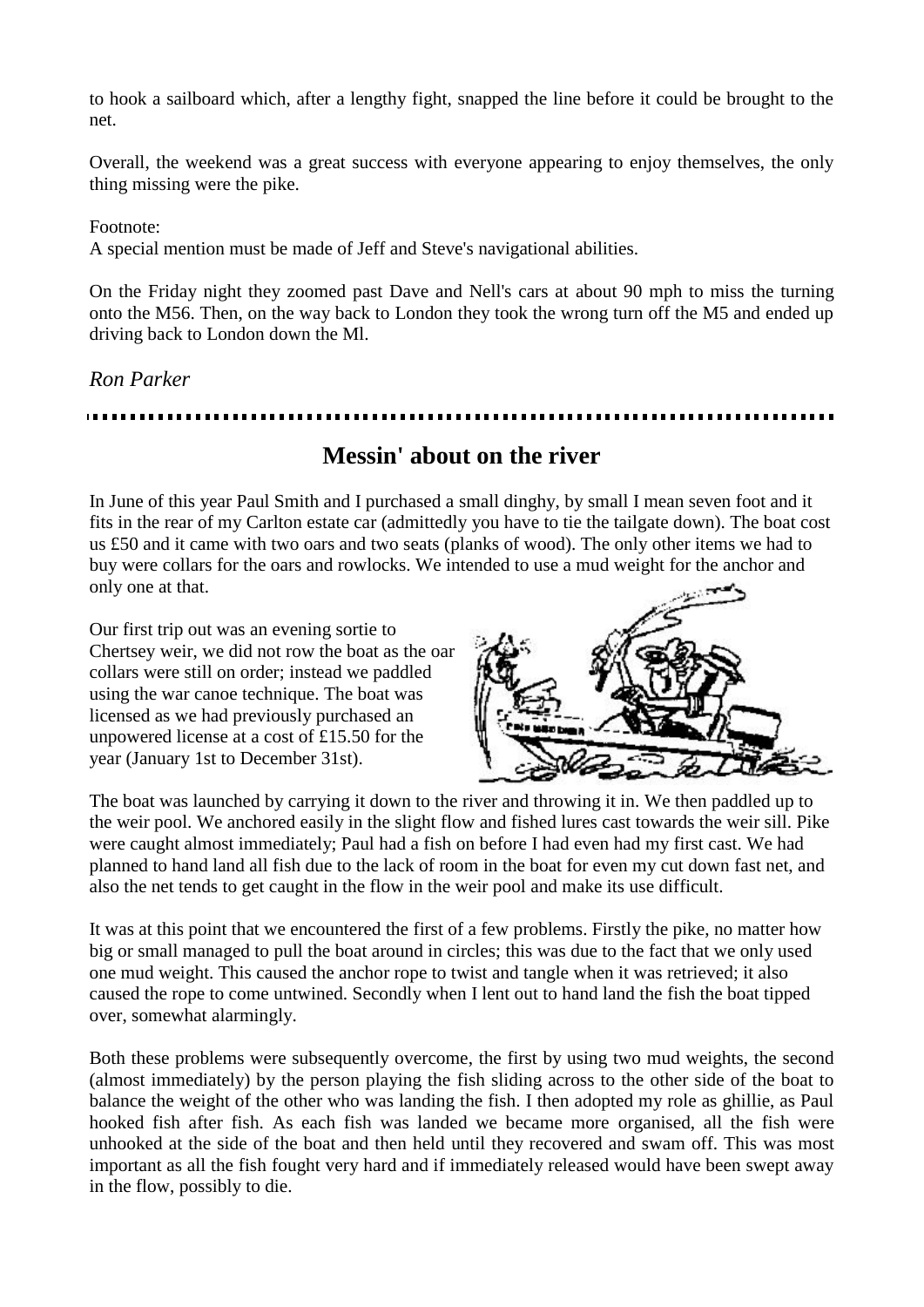We moved about the weir pool but it was noticeable that all the fish came from right in front of the weir sill. We fished for about three hours and caught about 12 fish between us. Nearly all these fish fell to tandem spinnerbaits. Fuelled by our immediate success we returned the next day again we had success in the weir pool with several fish up to about 9lbs. We also caught a couple of small perch.

Each time we used the boat we became more organised, all our tackle was kept to the minimum and once in the boat was kept tidy and tucked under the seats or in the small storage area at the front of the boat. We invested in a self locking cleat for the front of the boat, this meant that to secure the front mud weight you just lowered it down and then pulled the rope into the cleat and it locked in, very simple and efficient. The rear mud weight was tied off to one of the rear lifting handles. After each use the ropes were straightened out and allowed to untwist and then neatly coiled this avoided any problems next time out. The oars were eventually fitted with their collars but we then experienced problems with the rowlocks where they were mounted in the boat. This problem was overcome by the application of liberal amounts of fibreglass, and has not reared its head again.

We have now fished Chertsey, Shepperton, Sunbury and Penton Hook weirs. At Shepperton we have fished the front weir, the back weir, the Wye weir and the canal overflow weir. We have caught fish from all these locations and have never yet blanked. Between the two of us we have had over a hundred fish to low double figures, all on lures, mostly on spinnerbaits.

After our initial successes in the weir pools we started to fish other likely looking spots that we had previously passed over. Often we get a take first cast. At the end of our sessions we would up the anchors and drift with the flow just casting to likely looking areas and pick up fish. The fishing was great fun and very relaxed.

As the season wore on we noticed that our catches were dwindling, we discussed this at length and decided that maybe the fish had moved away from the weir pool and on one session at Penton Hook we caught no fish at all in any of the three weir pools with all of the fish, including several large perch, coming from either under the trees or the boats,.

Paul and I had great fun on these outings, all of which were fairly short, never more than four hours. The reason for the short trips was due to the fact that it was extremely cramped in the boat and it soon made your legs and back ache.

We found all the fish to be in excellent condition and all fought very hard, often tail walking. We are now both dab hands with small multiplier reels and the short single handed lure rods. I have now managed to catch fish on spinnerbaits, something I have been trying to do for three seasons, although I have still to get a still water take on a spinnerbait. We lost a few fish, which shook the lures and we lost more than a few lures in the abundance of snags in the weir pools. We gained some valuable experience and we can not wait for the start of the season next year.

*Dave Fish*

\* \* \* \* \* \* \* \* \* \* \* \* \* \* \* \* \* \* \* \* \* \* \* \* \* \* \* \* \* \*

## **A short guide to Pike on the fly**

Fly fishing for pike is enough to send a trout man over the edge and has done quite often. If you decide to read on I hope you will find it interesting enough to give it a try, its guaranteed excitement. All fly-type casting is a balance between rod and line (the reel is just somewhere to keep the line), so let us say your rod is 10ft, 8 weight with a fast-tip, coupled with an 8 weight-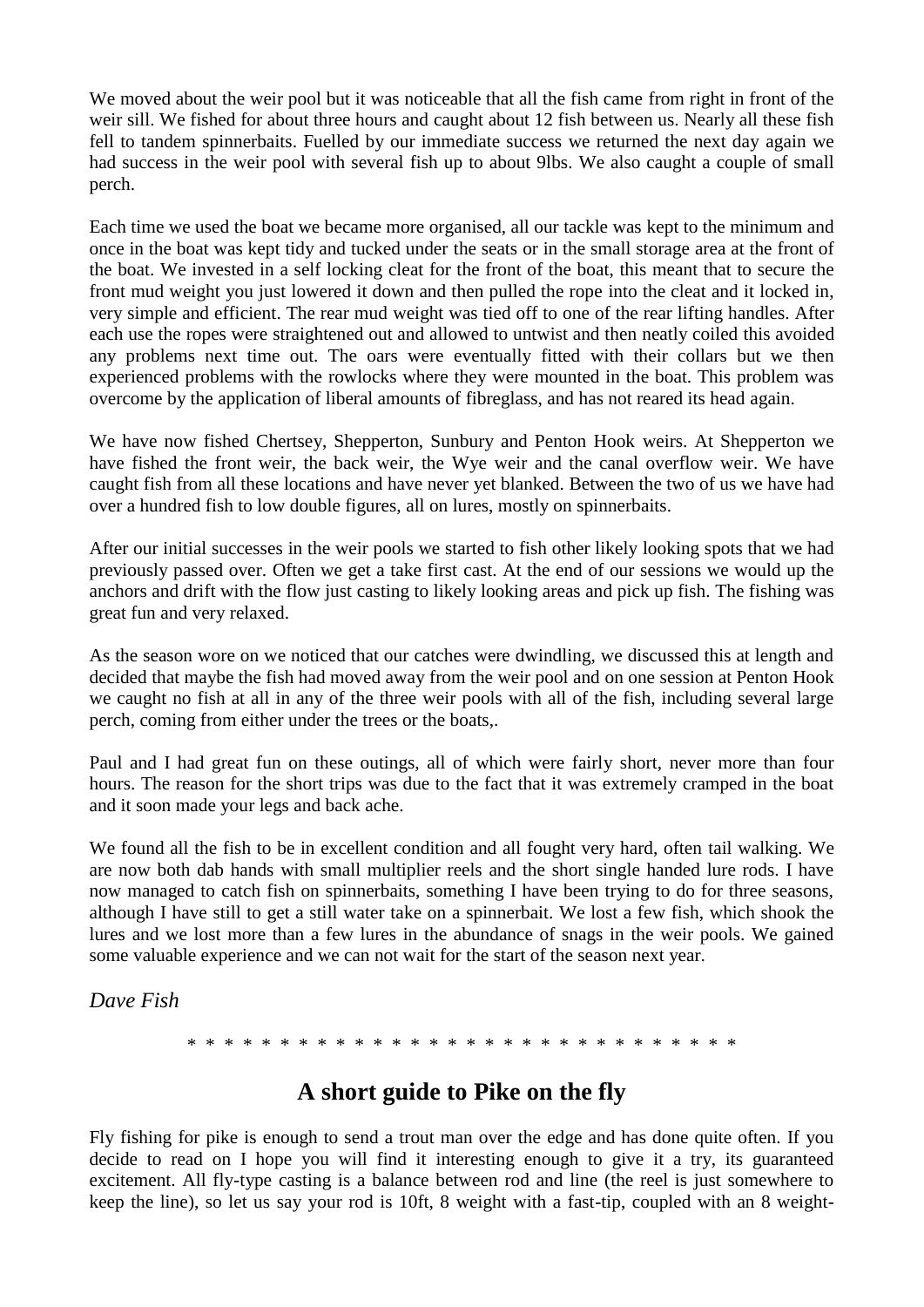forward floating line. From line to hairbug (fly) is 5ft of 'Tynex' (Teflon coated nylon) 15lbs BS plus 6" of 20lbs wire as a clip to the fly. The 'Tynex' being very springy throws the last 5 1/2 ft of tackle out in a straight line.

On becoming proficient at casting, you will require a line tray for stripping the line into, prior to shooting the head (the line does not come straight from the reel). All I can say about casting is that its pure timing, but well worth the effort. A first class book is "Advanced fly casting" by Lefty Kreh and can be bought most game shops.

On hairbugs, they can be from 3" to 8" long, maybe of bucktail, feathers or synthetics mounted on size 1 to 2/0 hooks. As they are designed just for pike they can be any colour and with or without eyes. I will tell you now that this is not the most efficient way of taking pike but in my book it is pure. One fine day your rod top will be dragged under by a would be record that turns out to weigh just 7lbs. But by then, as the Americans say "Holy shit, its diaper changing time"

PS There is a lot more to it than this short scrawl.

*Cec White*

## **Just in case ….**

With the local lakes being frozen over for so long, you may have forgotten what we usually fish for.

Working from left to right, Andy Longfellow with his first "20" caught at Papercourt. Andy was almost on his way home then decided to have an extra 30 minutes in a swim that had just been vacated by an angler who had sat there fishless all day.

In the middle is Dave Fish with the 14lb"er that he caught twice in 10 minutes on last years trip to the Lincolnshire drains.

And finally, Ian Goodchild with a healthy Loch Ken double caught on a spoon during last years trip up t"north.

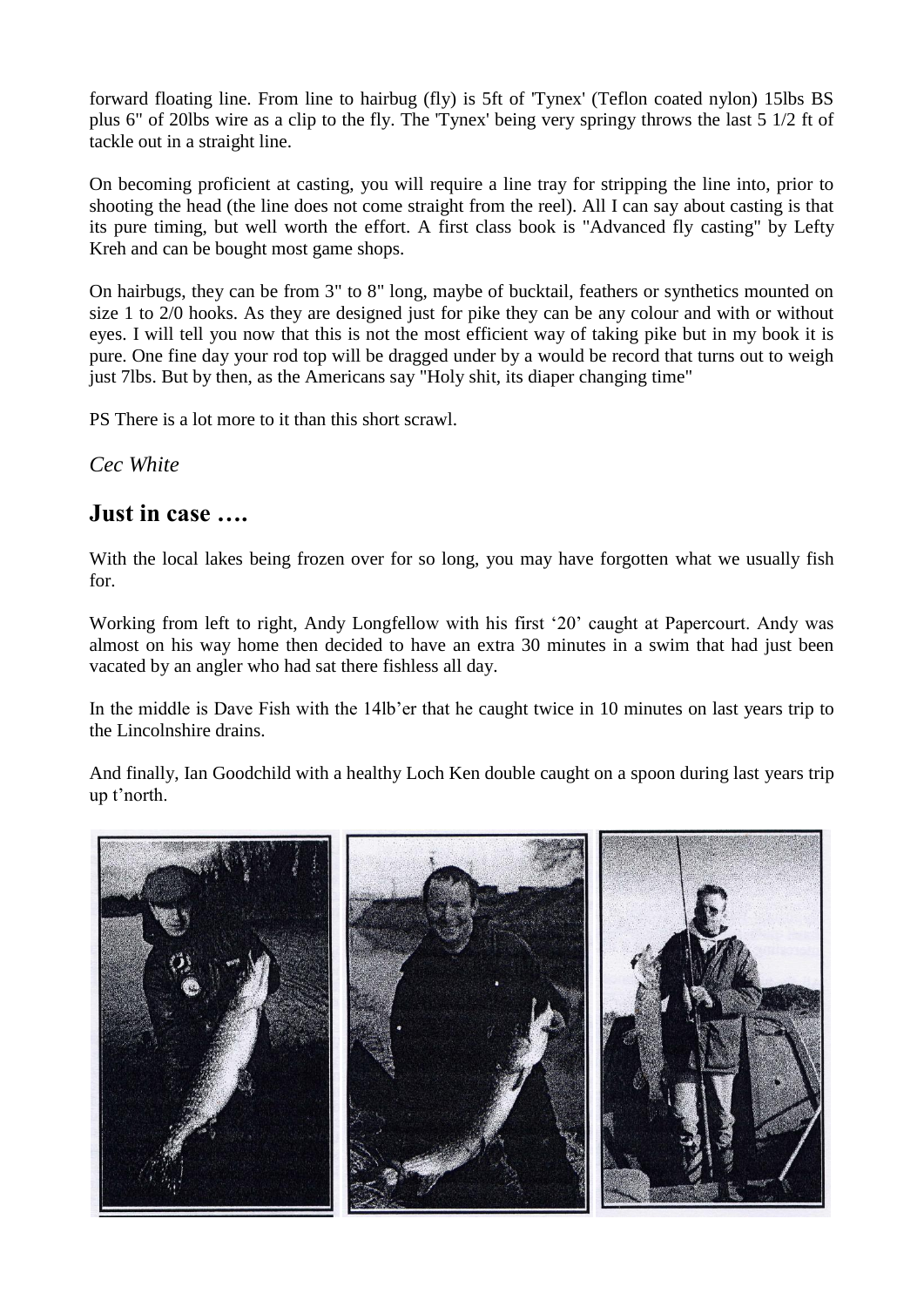# **Spinnerbaits**

For a number of seasons now I have been attempting to catch a Pike on a spinnerbait. Jeff and Steve keep telling me that they swear by them so I thought that I would give them a serious try. I tried and tried but without success, at first I thought that perhaps I was not using the correct type I only had half a dozen and these were Barries Buzzers or some cheap ones from America. I felt that I had given them more than a fair try as I would often go out with just Spinnerbaits, but still nothing.

At about this time I borrowed a Cabellas catalogue from Jeff (this is an American mail order fishing catalogue), as I was looking for some rod rests for my boat In this catalogue were hundreds of different types ot lures and in particular lots of different types of Spinnerbaits, in an amazing array of colours. I studied the catalogue at length and then spoke to Jeff about types and colours. After this I again sat down with the catalogue and made a list of the ones I was going to order. I then telephoned my order to America, paying by credit card and my order arrived a couple of weeks later. I have since found that another company, BassPro, will get your order to you in 7 days and often less.

I was now ready for my next spinnerbait campaign and I was determined to catch on a spinnerbait. The first real opportunity came on our trip to Lock Ken in May, but it was not to be. I did have a follow but no takes, well not on a spinnerbait.

In June I went to California on holiday and although it's not a Pike or Musky state the K Mart and Wall Mart supermarkets sell fishing tackle and lots of lures. My flexible friend went to work and I bought spinnerbaits in every size, colour and blade combination I could find. These were not all for me as I had been asked by several people to bring various lures back. On my return these were distributed and I set out once again to catch a pike on a spinnerbait.

My new campaign was to centre on the weir pools in the River Thames and this would be achieved by the use of a small dinghy that Paul Smith and I had bought. Success was achieved on our first outing; my first fish came to a Tandem Willow Firetiger spinnerbait and weighed about 6lbs. During the fight the top blade (large one) came off, disaster, my only catching spinnerbait was now useless. I tried a different one, again a Tandem Willow and again success. This is how it went on; each time we went out I caught several fish on the spinnerbaits.

I soon learnt that the Single and Tandem willow bladed spinnerbaits had to be worked quiet fast to get the blades to rotate. If you used a tandem blade combination of a large willow blade and a small Colorado blade it could be worked a little slower. If either a Single Colorado or tandem Colorado was used this combination could be worked very slowly and gave off a very strong vibration.

The beauty of the spinnerbait is that they are almost impossible to snag, a very important factor in the weir pools of the River Thames as they are riddled with snags. If they did become snagged a pull from a different direction would free them, this did not work every time but we lost very few lures.

All the spinnerbaits I was using were 3/4 ounce; this weight was more than adequate for the distance to be cast and also would sink down in the little current that there was in the weir pool. These baits can be worked at any depth form surface to bottom. We found in the weir pool that most of the fish came right from the edge of the weir sill where the water dropped off the sill into the pool itself, The fish were also on the bottom as opposed to higher in the water. I am certain that the fish were in this position due to the high air and water temperatures, as the water here was well oxygenated. We caught very few fish from other areas of the weir pool. As the season wore on and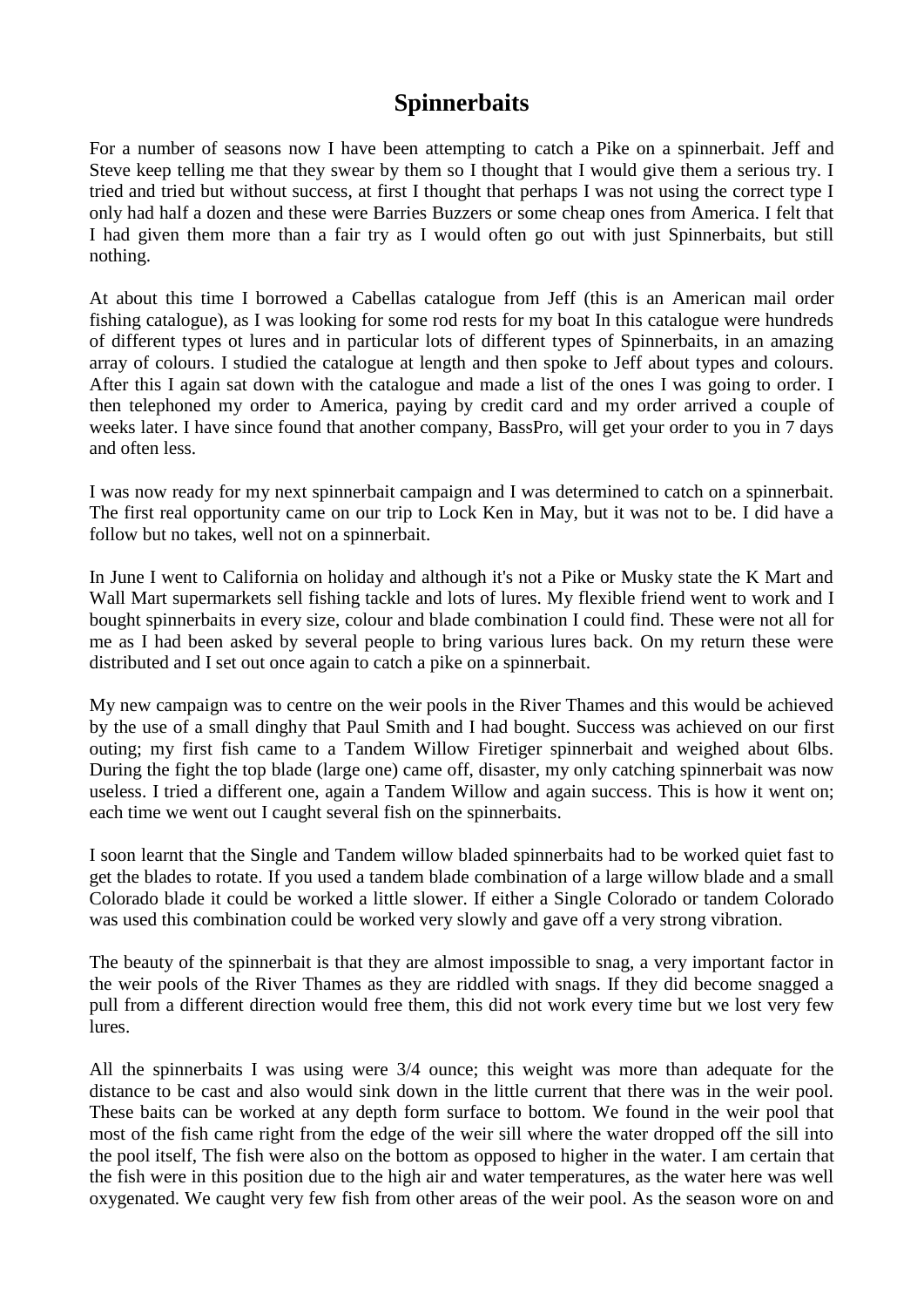the flow in the weir increased due rain, we found it more difficult to get the spinnerbaits down to where the fish were at the edge of the sill. This problem was overcome by ordering heavier baits, once armed with theses 1 ounce baits we were back amongst the fish.

We now began to experiment in other areas of the river, away from the weir pool. This would often be just a matter of drifting with the flow and casting to likely looking areas. On almost every occasion we were successful, so far we have not contacted any large fish, the heaviest going just over l0lbs, but we have caught lots offish.

A word now about the other items of tackle we use. We both use single handed, one piece casting rods, fitted with small baitcasting multipliers that are loaded with 30lb breaking strain "Gorilla braid. The use of braid was a new thing for me. The fact that it has no stretch means that you feel every pull, tap and vibration, and I am certain we have caught more fish as a result of using the braid. The only other modification that we have done is to crush down the barbs on the large single hooks that the spinnerbaits are fitted with. This has made the unhooking much easier We have now progressed to other methods and are trying ultralight lures and tackle and also the use of soft plastic worms but that is another story that is just beginning, perhaps I will tell you about it another time.

*Dave Fish*

\* \* \* \* \* \* \* \* \* \* \* \* \* \* \* \* \* \* \* \* \* \* \* \* \* \* \* \* \* \* \* \* \* \* \*

## **BRASS MONKEYS**

Having never been the greatest believer in the term the early bird catches the worm, I arrived at New Road gravel pit just before mid day on Wednesday 8th January. A visit to the pit earlier in the week had shown that the majority of the water was frozen although a few areas remained fishable. Having put on enough warm clothes to ensure that I looked like a green Michelin man I made my way to the gate.

The first noticeable effect of the recent freezing weather was the ground. Instead of the usual muddy quagmire, I was greeted by solid ground with enough ridges and troughs to ensure a twisted ankle and blue language before I even reached a swim. There were two fishable areas of the gravel pit. The first was the swim near the pipe that allows water to flow in from the river. The second was the far corner of the pit, near to the current gravel workings. I chose to fish the first area, mainly because it was less of a walk (lazy bastard) and also because the cold wind would be blowing into my back. The chosen swim had an ice free area approx. 30m across and stretching 60m into the gravel pit. I cast a legered mackerel tail 25m out, tight against the edge of the ice (after 4 or 5 attempts). The right hand rod had a float legered sardine cast roughly 1 Om out to the bottom of a slight drop off. It was now time to sit back and await results.

Due to the freezing conditions I was not highly expectant of a run and planned to stay for 2 or 3 hours. Roughly an hour had passed and I was contemplating a recast when the float on the right hand rod disappeared. I stared at the spot where the float had been in disbelief; surely I hadn't got a run? The float re-emerged and I blamed its disappearance on wind dragging it under. However when the float started to poodle off towards the far bank my initial suspicions were confirmed. A run!! I then realised that I

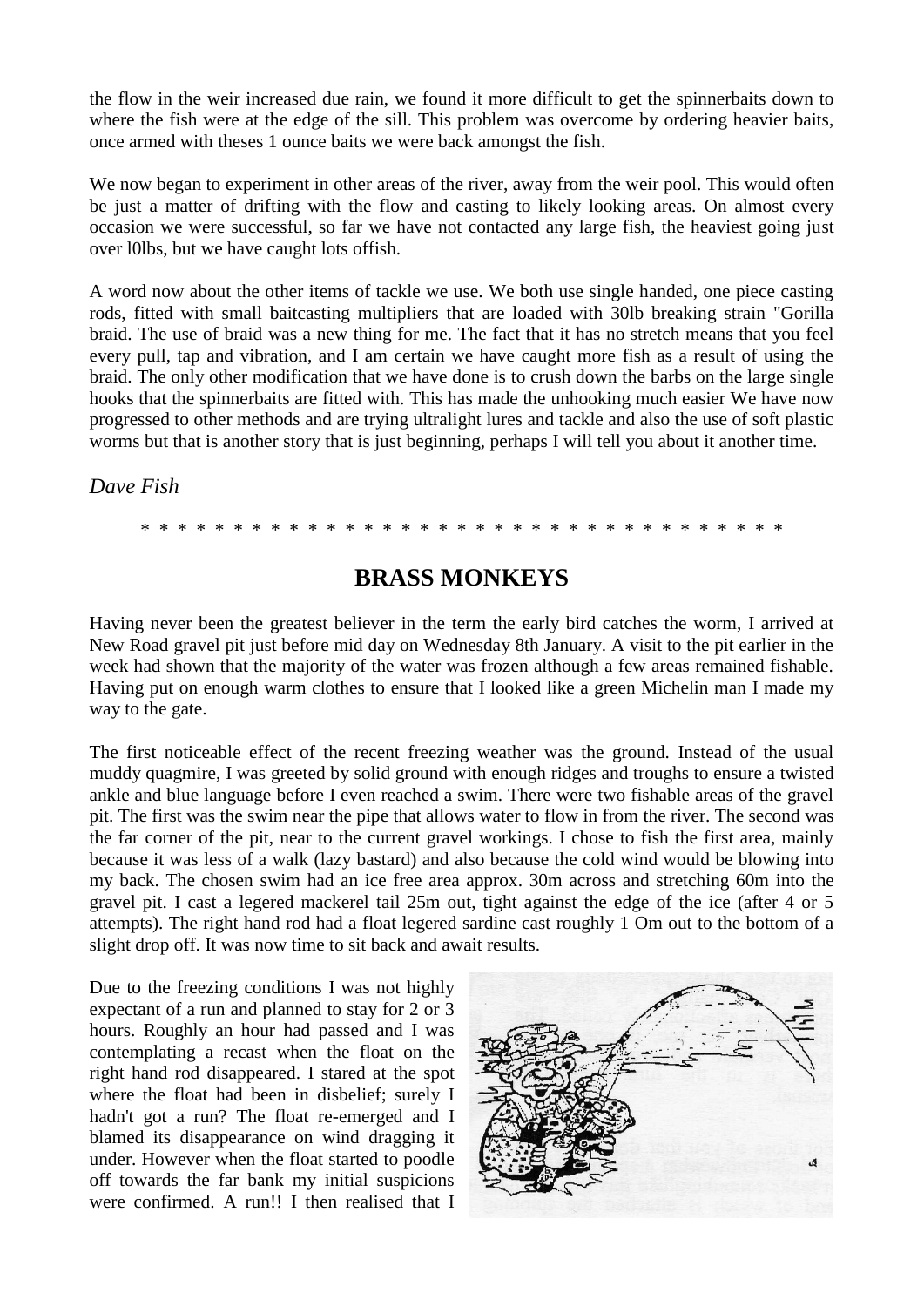had forgotten to put the net up but after quickly putting it together I wound down to the fish. The pike did not fight spectacularly well but the fight was made more interesting when the stop knot jammed against solid ice in the top two rings. I landed and unhooked the pike that weighed approx. 7 pounds, not a huge fish but a satisfying capture considering the cold conditions.

I fished on for another couple of hours but was unable to tempt any more fish into dining on my sardines. I decided to call it a day and walked back to the car with Jeff who had been for a chat and walk around.

*Paul Smith*

\* \* \* \* \* \* \* \* \* \* \* \* \* \* \* \* \* \* \* \* \* \* \* \* \* \* \* \* \* \* \* \* \* \* \* \* \*

# **The Lure Box (Part 2)**

In this issue of DropBack I would like to talk about spinnerbaits or the 'Old Coat hanger' as they are most versatile and productive lures there is in the lure fisherman"s arsenal,

For those of you that don't lure fish or don't know what a spinnerbait is, it looks something like this (See Fig. 1). It consists of a wire frame on one end of which is attached the spinning blade or blades. These can be willow or Colorado



or a combination.

Down from the blades comes the attachment point and then below this we come to the lead head. This provides the casting weight, but importantly it keeps the lure on an even keel. The head can be of any combination of colours to match the rubber skirt that is attached to it. It is this skirt plus the lead head that gives the pulsating movement to the bottom end of the lure. Beyond the skirt we finally reach the business end, the hook.

The hook on a spinnerbait consists of a large upturned single. This might look inefficient but I have not had many problems with them. On the occasions that the fish might be coming short on the lure I fix on a stinger hook. This is just another large single hook that fixes over the bend of the lure hook and is fixed in place by a small piece of silicon over the eye (See Fig. 2).



Originally designed for bass fishing in the States, it did not take long for the Muskie and northern pike anglers to discover that the spinnerbait was a deadly lure for their prey.

So what makes the spinnerbait so deadly? Well, I think you can put it down to three main factors. I"ve put these into what I think is the order of importance.

Like Miss World these are in reverse order.

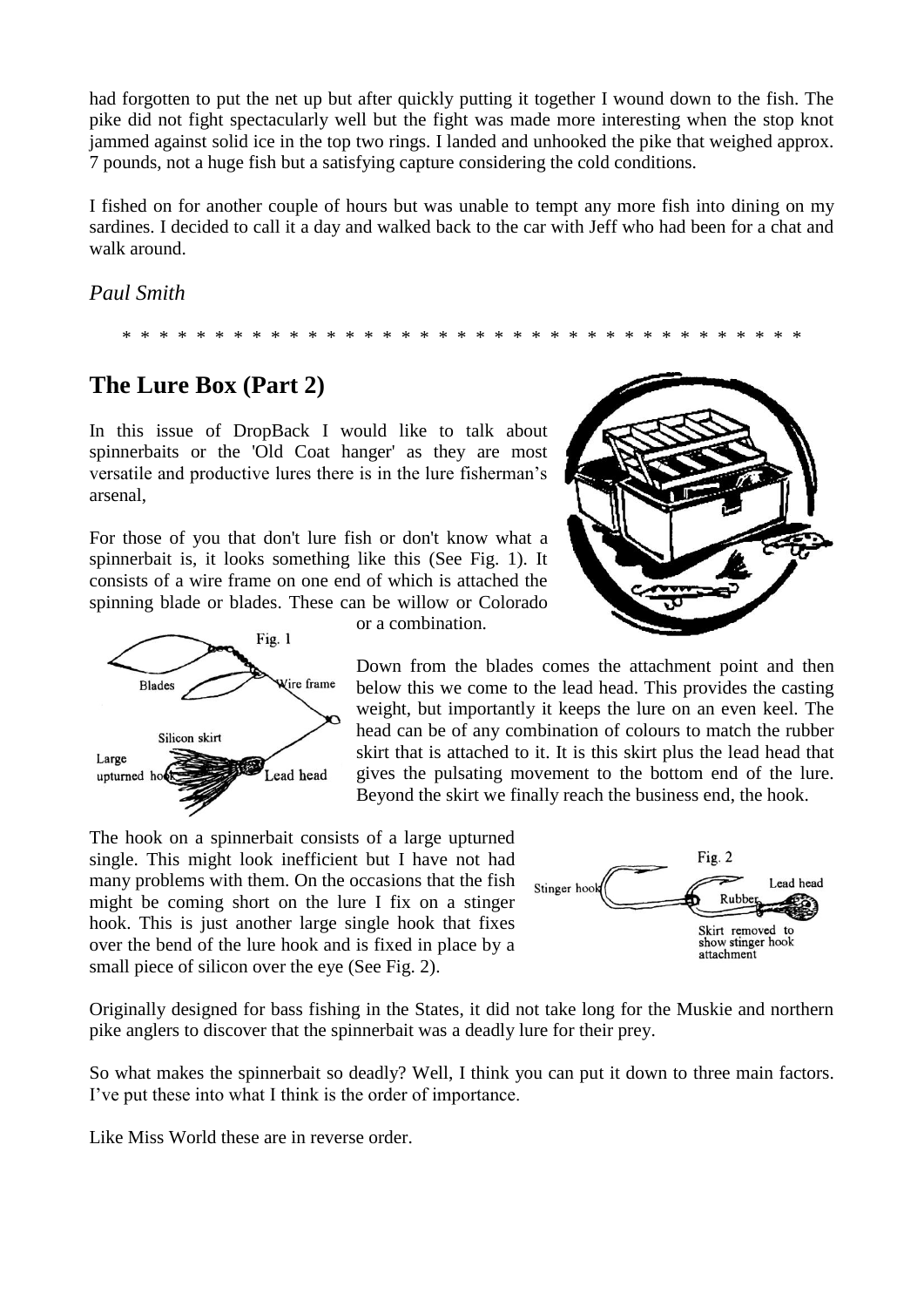#### Multi movement

This is just simply the way in which a spinnerbait moves through the water. Not only nave you got rotating and flashing blades, you also have this brightly coloured head and skirt combination undulating below the blades.

#### Vibration

Interlinked with the multi movement is vibration. No other lure creates or makes more noise and disturbance under water than the spinnerbait. Different frequencies of sound and disturbance can be governed by the size and shape of the blades. For example Willow blades rotate at a faster speed than the Colorado blades and large blades produce a lower frequency than small ones (See Fig. 3)



#### By Design

The main factor I think is quite simply that by its very design a spinnerbait can be fished in places where other lures would be snagged and lost. Due to its weighted keel and upturned single hook it can be fished and bullied through quite dense coyer, although it is not totally un-snagable. Ask any of us who fish the weir pools of me Thames.

Well, that's a description of how a spinnerbait looks and works. But, I hear you say, "How do you fish it?" The answer to that one is not quite so easy, as the lure will cover several different situations. Here is a rundown of some of the techniques that have worked for me at some time or other.

#### The steady retrieve

As the name suggests you simply retrieve at a steady rate using the countdown methods to cover different depths.

#### Sink and draw

This is the same technique that you might use with a deadbait Just let the lure sink to the required depth, lift the rod up, retrieve the slack line and then lower the rod allowing the lure to sink back, down again. Repeat this procedure until the retrieve is complete. 90% of the takes I"ve had using this method happen as the lure drops back towards the bottom.

#### **Bulging**

Cast the lure out but don"t let it sink too far down in the water. Start to relieve very fast, this will bring the lure up in the water. The blades should be just disturbing the surface. Reduce the speed of retrieve to maintain this bulging without breaking the surface. On its day this can be a devastating technique.